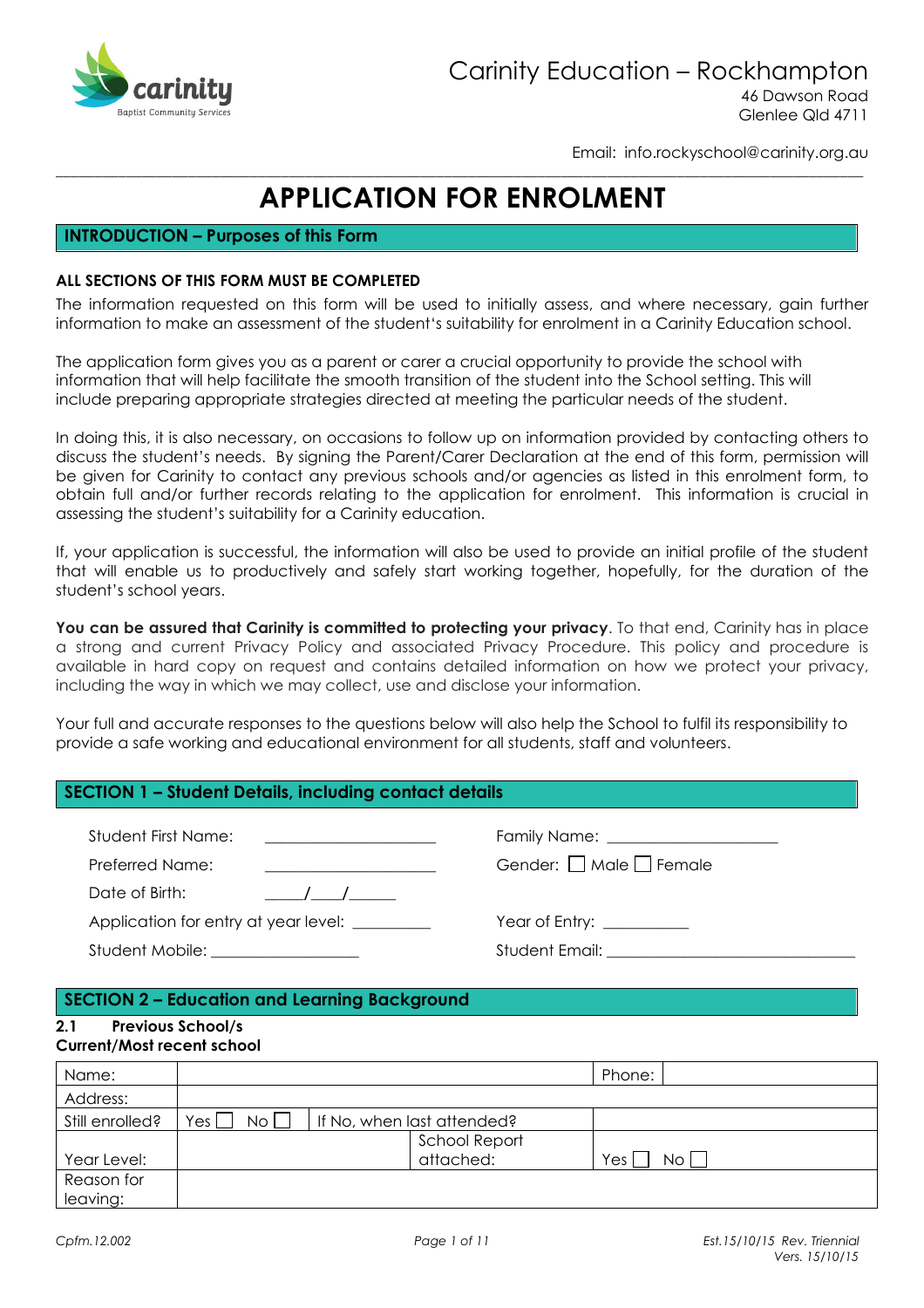

#### School previous to above

| Name:               |                      | Phone:      |
|---------------------|----------------------|-------------|
| Address:            |                      |             |
| When last attended? |                      |             |
|                     | <b>School Report</b> |             |
| Year Level:         | attached:            | Yes<br>No I |
| Reason for          |                      |             |
| leaving:            |                      |             |

Name of last Primary School attended (if different to schools above):

#### 2.2 Special Educational Needs

| Has the student been 'Verified' by previous school/s? $\Box$ Yes $\Box$ No If Yes: |  |  |  |  |
|------------------------------------------------------------------------------------|--|--|--|--|
|------------------------------------------------------------------------------------|--|--|--|--|

#### Verification Category:

| Autism spectrum disorder  | Intellectual impairment    | Hearing impairment |
|---------------------------|----------------------------|--------------------|
| Physical impairment       | Speech-language impairment | Visual impairment  |
| Social emotional disorder |                            |                    |

#### Verification Level (if known):

|                                                                                                          | Level 2                                                            |    |  | Level 3                        |  | Level 4 |  |  |  |
|----------------------------------------------------------------------------------------------------------|--------------------------------------------------------------------|----|--|--------------------------------|--|---------|--|--|--|
|                                                                                                          | Please provide supporting documentation, e.g.: Specialist Reports, |    |  |                                |  |         |  |  |  |
| Has the student been diagnosed with any other condition affecting learning and/or behaviour? E.g.: ADHD, |                                                                    |    |  |                                |  |         |  |  |  |
| ODD, etc                                                                                                 | Yes                                                                | No |  | If Yes, please provide details |  |         |  |  |  |

Please provide documentation supporting diagnosis.

#### 2.3 Other Student Information

To your knowledge, is there anything in the student's history or circumstances including medical history, that might pose a risk of any type to the student, other students, or staff at this school?

Yes  $\Box$  No  $\Box$ 

If Yes, please provide a brief description of the student's medical or other history:

Please provide names and contact details of health professionals or other relevant support agencies (including counsellors, guidance officers, etc) who may have knowledge of these issues: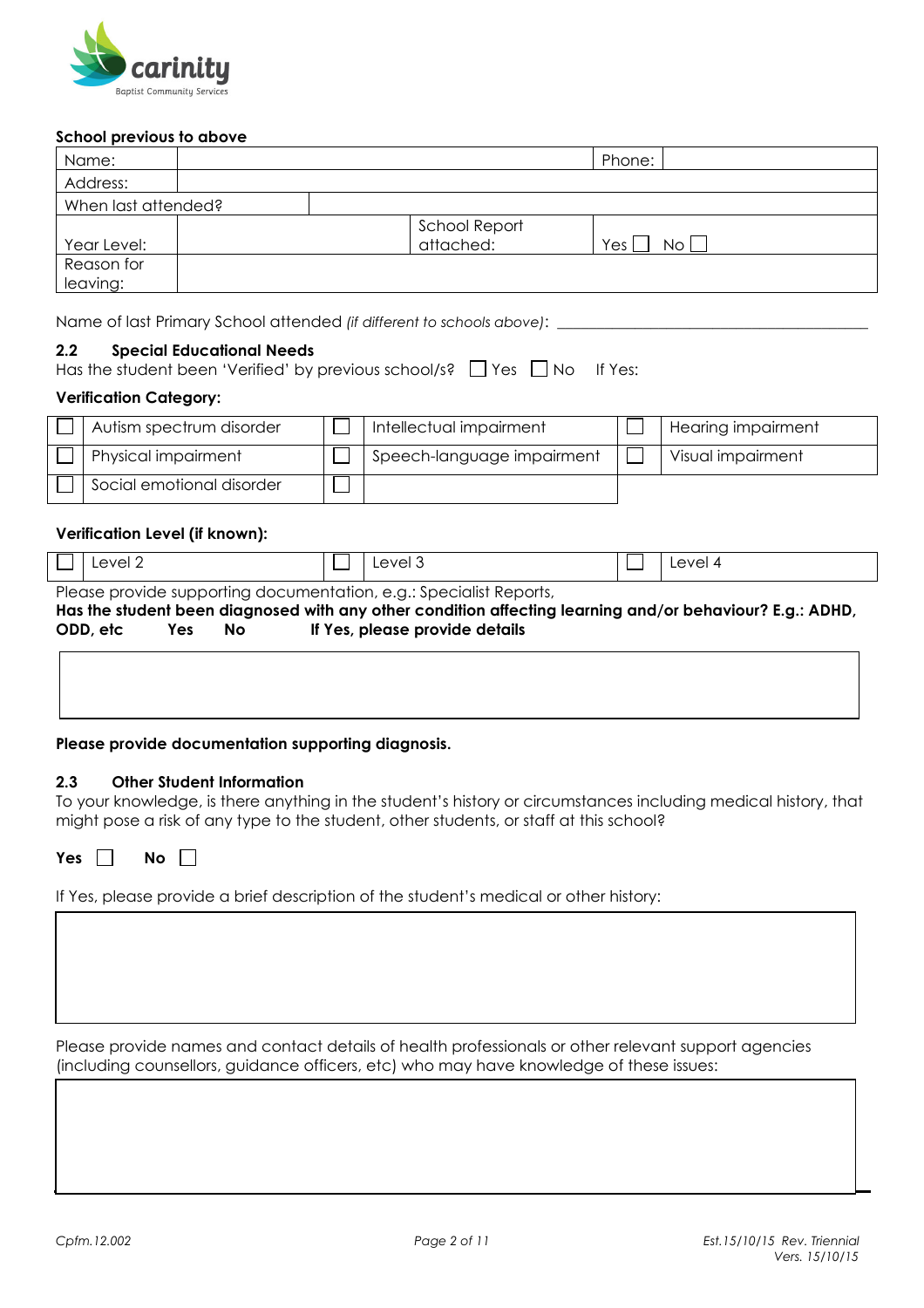

Are there court orders relevant to parental contact, youth justice, health or education that relate specifically to the student?

| If Yes, copies of any relevant court orders must be provided.<br>Yes<br>No                                                                             |                              |                                                         |           |             |                                                                                                                                                                                                                                |  |  |  |
|--------------------------------------------------------------------------------------------------------------------------------------------------------|------------------------------|---------------------------------------------------------|-----------|-------------|--------------------------------------------------------------------------------------------------------------------------------------------------------------------------------------------------------------------------------|--|--|--|
| Is the student in the care of the State?                                                                                                               |                              | Yes                                                     | <b>No</b> |             |                                                                                                                                                                                                                                |  |  |  |
|                                                                                                                                                        |                              |                                                         |           |             |                                                                                                                                                                                                                                |  |  |  |
| <b>Child Safety Officer:</b>                                                                                                                           |                              |                                                         |           |             | Phone: the contract of the contract of the contract of the contract of the contract of the contract of the contract of the contract of the contract of the contract of the contract of the contract of the contract of the con |  |  |  |
| Does your child have any history of violent behaviour?<br>If Yes, please provide details:                                                              |                              | Yes                                                     |           | $No$ $\Box$ |                                                                                                                                                                                                                                |  |  |  |
|                                                                                                                                                        |                              |                                                         |           |             |                                                                                                                                                                                                                                |  |  |  |
|                                                                                                                                                        |                              |                                                         |           |             |                                                                                                                                                                                                                                |  |  |  |
|                                                                                                                                                        |                              |                                                         |           |             |                                                                                                                                                                                                                                |  |  |  |
|                                                                                                                                                        |                              |                                                         |           |             |                                                                                                                                                                                                                                |  |  |  |
| Has the student been suspended or excluded from any previous school/s? Yes<br>If Yes, how many times?<br>Were any of the following reasons applicable? |                              |                                                         |           |             | <b>No</b>                                                                                                                                                                                                                      |  |  |  |
|                                                                                                                                                        |                              | Threats of violence or                                  |           |             |                                                                                                                                                                                                                                |  |  |  |
| Actual violence to any<br>person                                                                                                                       | <b>No</b><br>$Yes \mid \mid$ | intimidation of staff, students, or<br>others at school |           |             | Yes $ $<br><b>No</b>                                                                                                                                                                                                           |  |  |  |
| Possession of a weapon,<br>or any item used to<br>cause harm or injury                                                                                 | Yes $\mathsf{\Gamma}$<br>No  | Illegal drugs                                           |           |             | Yes<br>No                                                                                                                                                                                                                      |  |  |  |

If Yes, please provide a brief outline of these matters:

Are you aware of any other incidents of the kind listed above in which the

| Has the student ever been charged with ANY offence? Yes $\Box$<br>Details: | No<br>$\Box$ |  |
|----------------------------------------------------------------------------|--------------|--|
|                                                                            |              |  |

Are you aware of any other incluents of the kind isted above in which the  $\gamma$   $\gamma$ es  $\Box$  No student has been involved outside of school settings?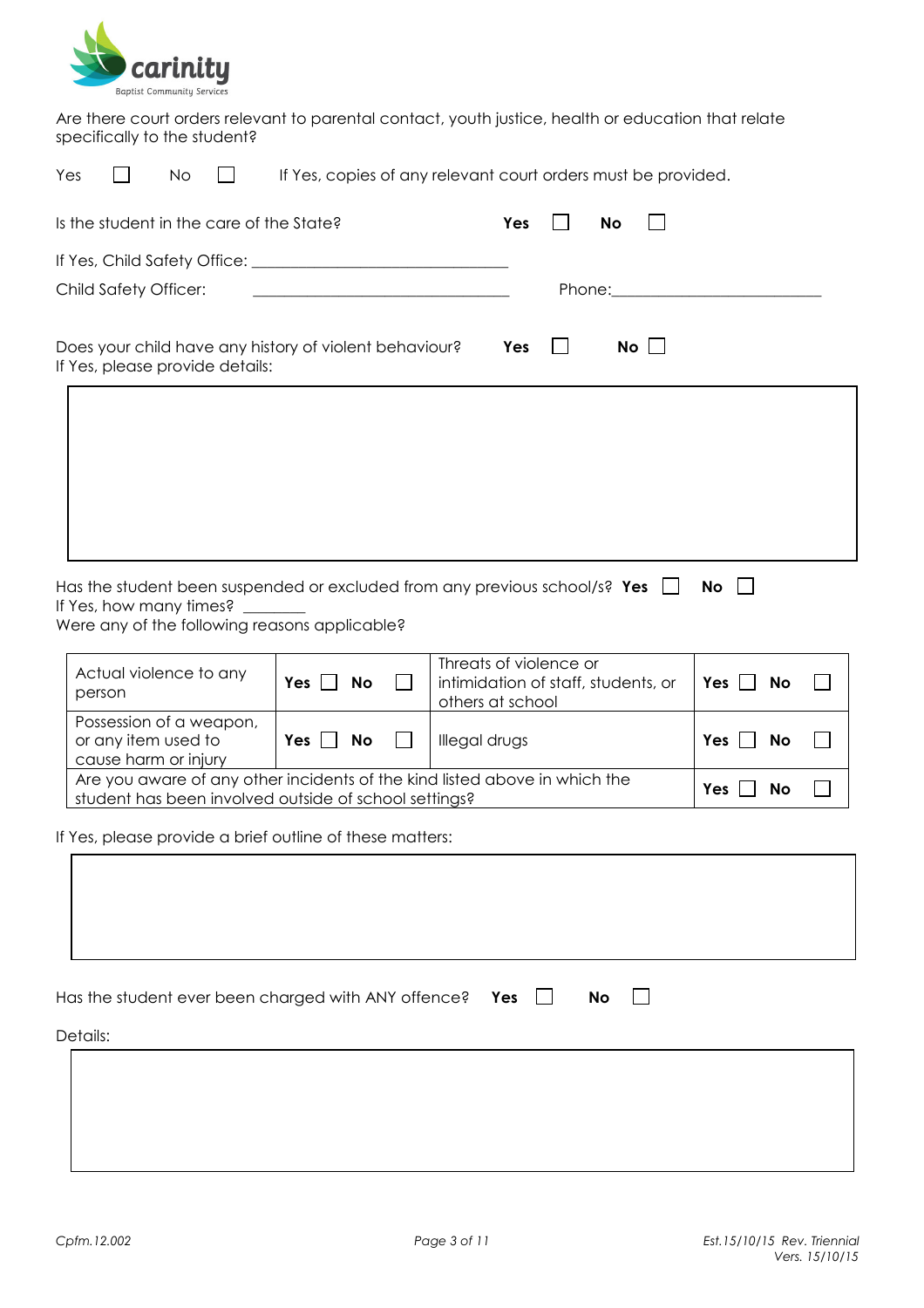

Are there any other special circumstances about the student seeking to be enrolled, that the school should be aware of prior to enrolment e.g. pregnancy, parenting responsibilities, State arranged out-of-home care?

| Y A C | NΩ |  |
|-------|----|--|
|       |    |  |

Details:

# SECTION 3 – Parent/Carer Details

#### Parent/Carer 1

| Full Name:                  |       |     |    |       |                 |         |    |
|-----------------------------|-------|-----|----|-------|-----------------|---------|----|
| <b>Residential Address:</b> |       |     |    |       |                 |         |    |
| <b>Mailing Address:</b>     |       |     |    |       |                 |         |    |
| Email Address:              |       |     |    |       |                 |         |    |
| Phone Nos:                  | Home: |     |    | Work: |                 | Mobile: |    |
| Student lives with:         |       | Yes | No |       | Legal guardian: | Yes     | No |
| Relationship to student:    |       |     |    |       |                 |         |    |

#### Parent/Carer 2

| Full Name:                  |       |                  |    |       |                 |         |    |  |
|-----------------------------|-------|------------------|----|-------|-----------------|---------|----|--|
| <b>Residential Address:</b> |       |                  |    |       |                 |         |    |  |
| <b>Mailing Address:</b>     |       |                  |    |       |                 |         |    |  |
| Email Address:              |       |                  |    |       |                 |         |    |  |
| Phone Nos:                  | Home: |                  |    | Work: |                 | Mobile: |    |  |
| Student lives with:         |       | Yes <sub>1</sub> | No |       | Legal guardian: | Yes     | No |  |
| Relationship to student:    |       |                  |    |       |                 |         |    |  |

## Legal guardian, if other

| Full Name:                  |       |     |       |  |         |  |
|-----------------------------|-------|-----|-------|--|---------|--|
| <b>Residential Address:</b> |       |     |       |  |         |  |
| <b>Mailing Address:</b>     |       |     |       |  |         |  |
| Email Address:              |       |     |       |  |         |  |
| Phone Nos:                  | Home: |     | Work: |  | Mobile: |  |
| Student lives with:         |       | Yes | No.   |  |         |  |
| Relationship to student:    |       |     |       |  |         |  |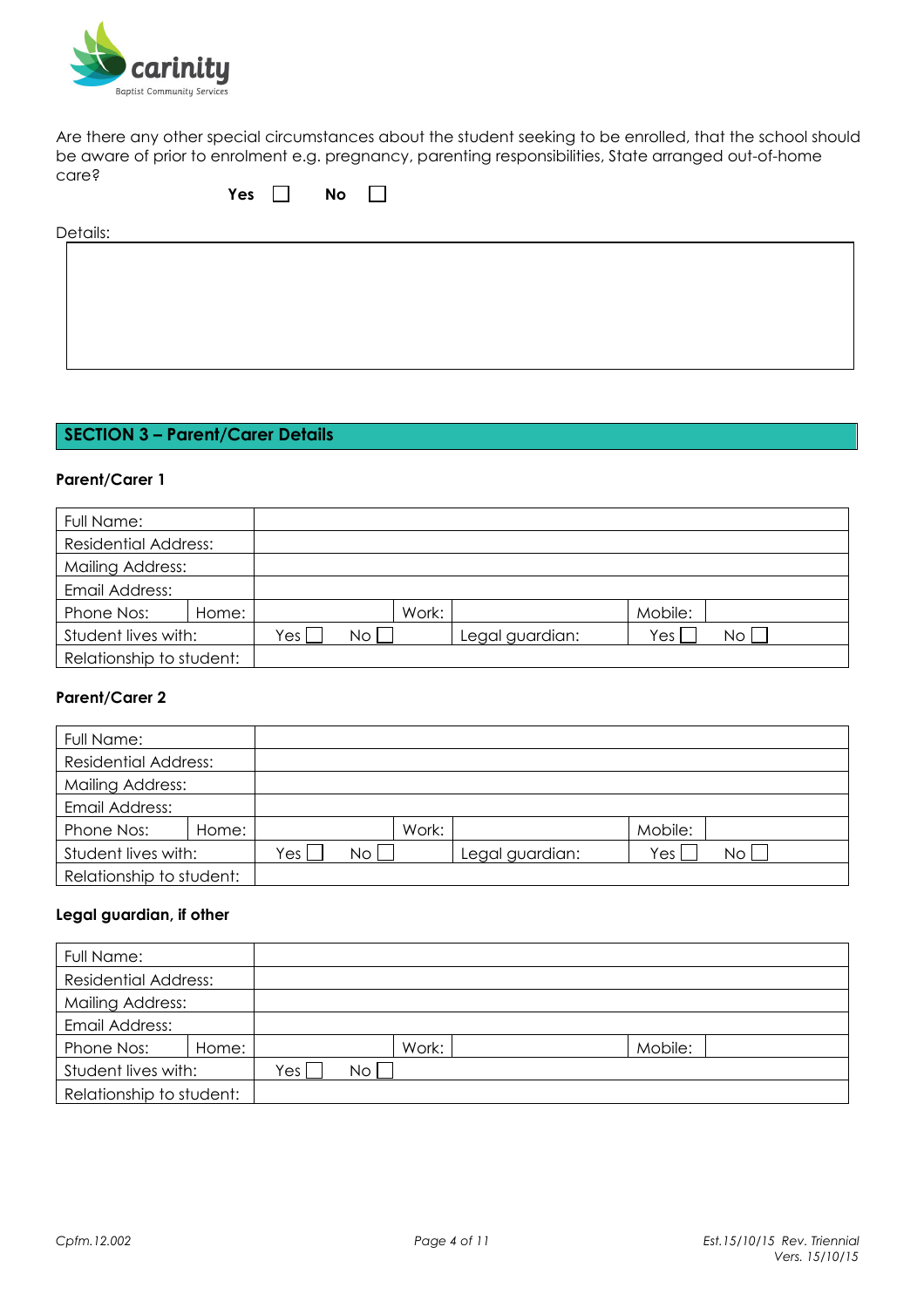

If the student's living arrangements are shared or the student lives independent of parents and carers, please provide details:

#### Absent Parent or Guardian

Other Parent or Guardian not living with the student who has authority to enquire and receive correspondence from the school:

| Full Name:                  |  |  |       |         |  |  |
|-----------------------------|--|--|-------|---------|--|--|
| <b>Residential Address:</b> |  |  |       |         |  |  |
| Mailing Address:            |  |  |       |         |  |  |
| Email Address:              |  |  |       |         |  |  |
| Phone Nos:<br>Home:         |  |  | Work: | Mobile: |  |  |
| Relationship to student:    |  |  |       |         |  |  |

#### Why would you like the student to attend Carinity Education – Rockhampton?

## How did you hear about Carinity Education – Rockhampton?

| Carinity/school website          | Other school  |
|----------------------------------|---------------|
| Online search                    | Other agency  |
| School newsletter                | Radio         |
| Social media (Facebook, Twitter) | Word of mouth |
| Other Please give details:       |               |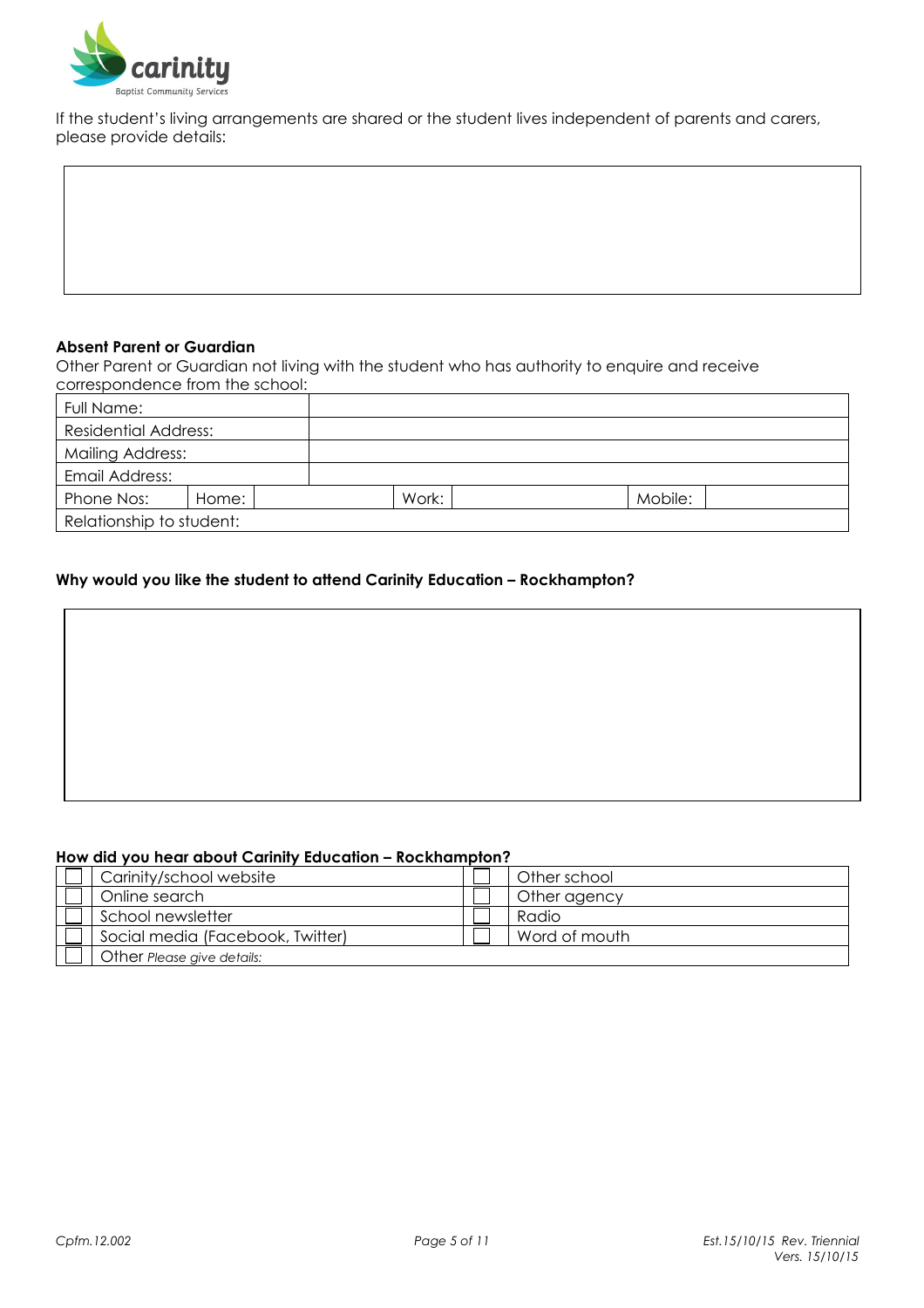

## SECTION 5 – Data Collection Form: Student Background Characteristics

The Data: This section of the form allows the School to collect background information about the student and their families on behalf of the Commonwealth Government. – Schools are required to provide this information to the Government as part of an agreement with the Standing Council on School Education and Early Childhood (SCSEEC). The nationally comparable data collected is required by the Government to:

- monitor and report on progress towards the achievement of national goals and targets, and
- to provide the evidence base to underpin future policy reforms and improvement.
	- 1. Is the student of Aboriginal or Torres Strait Islander origin? (For persons of both Aboriginal and Torres Strait Islander, mark both 'Yes' boxes.)
		-

No Pres, Aboriginal Pres, Torres Strait Islander

**2.** Do you have a Certificate of Aboriginality?  $\Box$  Yes  $\Box$  No

#### 3. In which country was the student born?

| Australia                | South Korea          |
|--------------------------|----------------------|
| New Zealand              | Hong Kong            |
| England                  | India                |
| South Africa             | Cook Islands         |
| China                    | Malaysia             |
| Philippines              | Papua New Ginea      |
| United States of America | Other-please specify |

- 4. Does the student or their mother/guardian or their father/guardian speak a language other than **English at home?** If more than one language, indicate the one that is spoken most often. Please include information on two birth parents or carers, even if not living together.
- 5.

|     |                        | Student | Mother/Guardian 1 | Father/Guardian 2 |
|-----|------------------------|---------|-------------------|-------------------|
| No  | English only           |         |                   |                   |
| Yes | Arabic (inc Lebanese)  |         |                   |                   |
| Yes | Cantonese              |         |                   |                   |
| Yes | Italian                |         |                   |                   |
| Yes | Vietnamese             |         |                   |                   |
| Yes | Mandarin               |         |                   |                   |
| Yes | Greek                  |         |                   |                   |
| Yes | Spanish                |         |                   |                   |
| Yes | Macedonian             |         |                   |                   |
| Yes | Tagalog (Filipino)     |         |                   |                   |
| Yes | Hindi                  |         |                   |                   |
| Yes | Other – Please specify |         |                   |                   |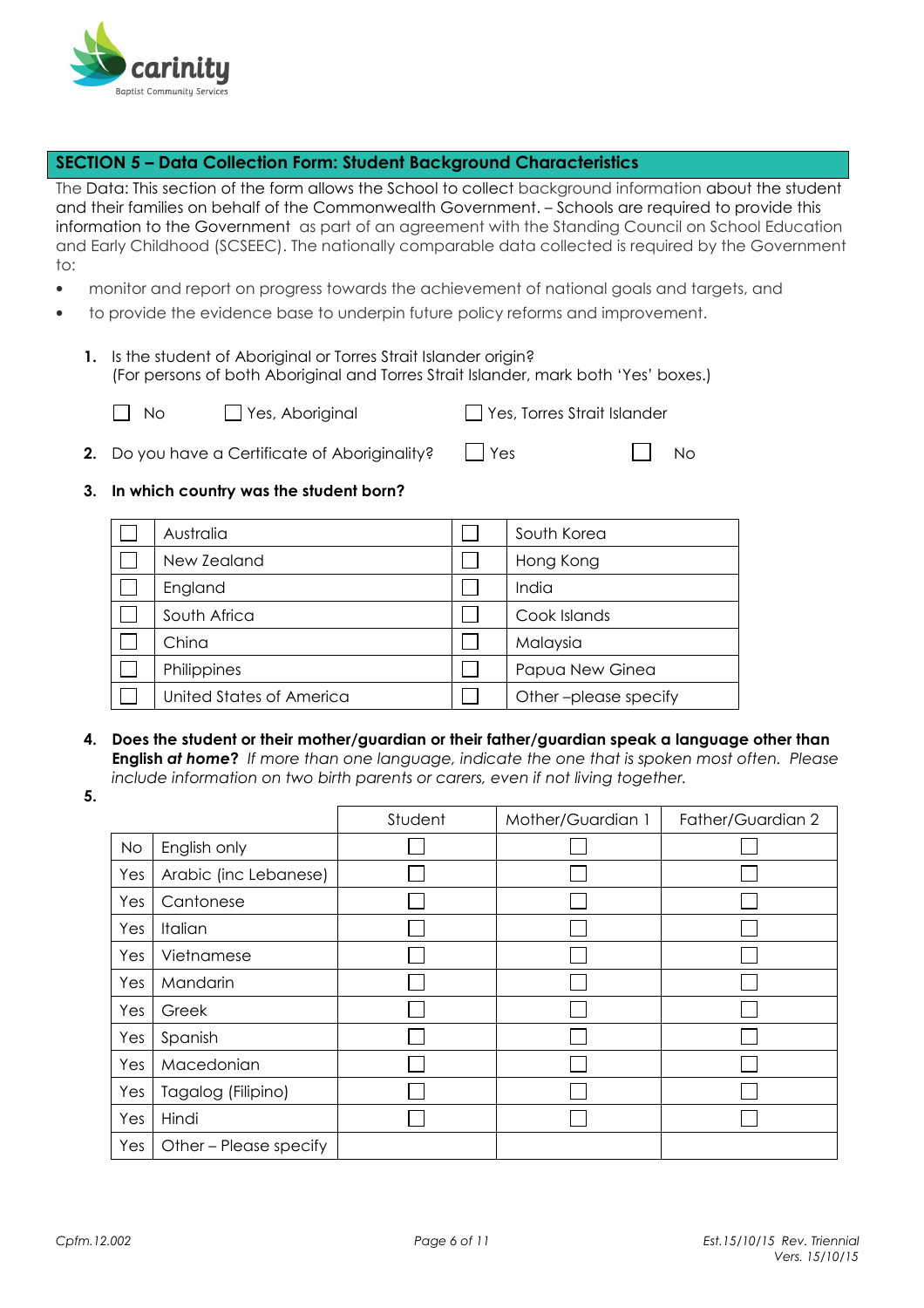

6. What is the highest year of primary or secondary school that the parents/guardians have completed? For persons who have never attended school, mark "Year 9 or equivalent or below."

|                               | Mark one box only in each column |                            |  |  |
|-------------------------------|----------------------------------|----------------------------|--|--|
|                               | Mother/Parent 1/Guardian 1       | Mother/Parent 2/Guardian 2 |  |  |
| Year 12 or equivalent         |                                  |                            |  |  |
| Year 11 or equivalent         |                                  |                            |  |  |
| Year 10 or equivalent         |                                  |                            |  |  |
| Year 9 or equivalent or below |                                  |                            |  |  |

## 7. What is the level of the highest qualification that the parents/guardians have completed?

|                                                      | Mark one box only in each column |                            |  |  |  |
|------------------------------------------------------|----------------------------------|----------------------------|--|--|--|
|                                                      | Mother/Parent 1/Guardian 1       | Mother/Parent 2/Guardian 2 |  |  |  |
| Bachelor degree or above                             |                                  |                            |  |  |  |
| Advanced diploma/Diploma                             |                                  |                            |  |  |  |
| Certificate I to IV (including<br>trade certificate) |                                  |                            |  |  |  |
| No non-school qualification                          |                                  |                            |  |  |  |

## For Questions 8 and 9, please select the appropriate parental occupation group (1, 2, 3, or 4) from list of Parent Occupation Groups following.

- If the person is not currently in **paid** work but has had a job in the last 12 months or has retired in the last 12 months, please use the person's last occupation.
- If the person has not been in **paid** work in the last 12 months, enter '8' in the box above.
- 8. What is the occupation group of the mother / parent1 / guardian 1?
- 9. What is the occupation group of the father / parent2 / guardian 2?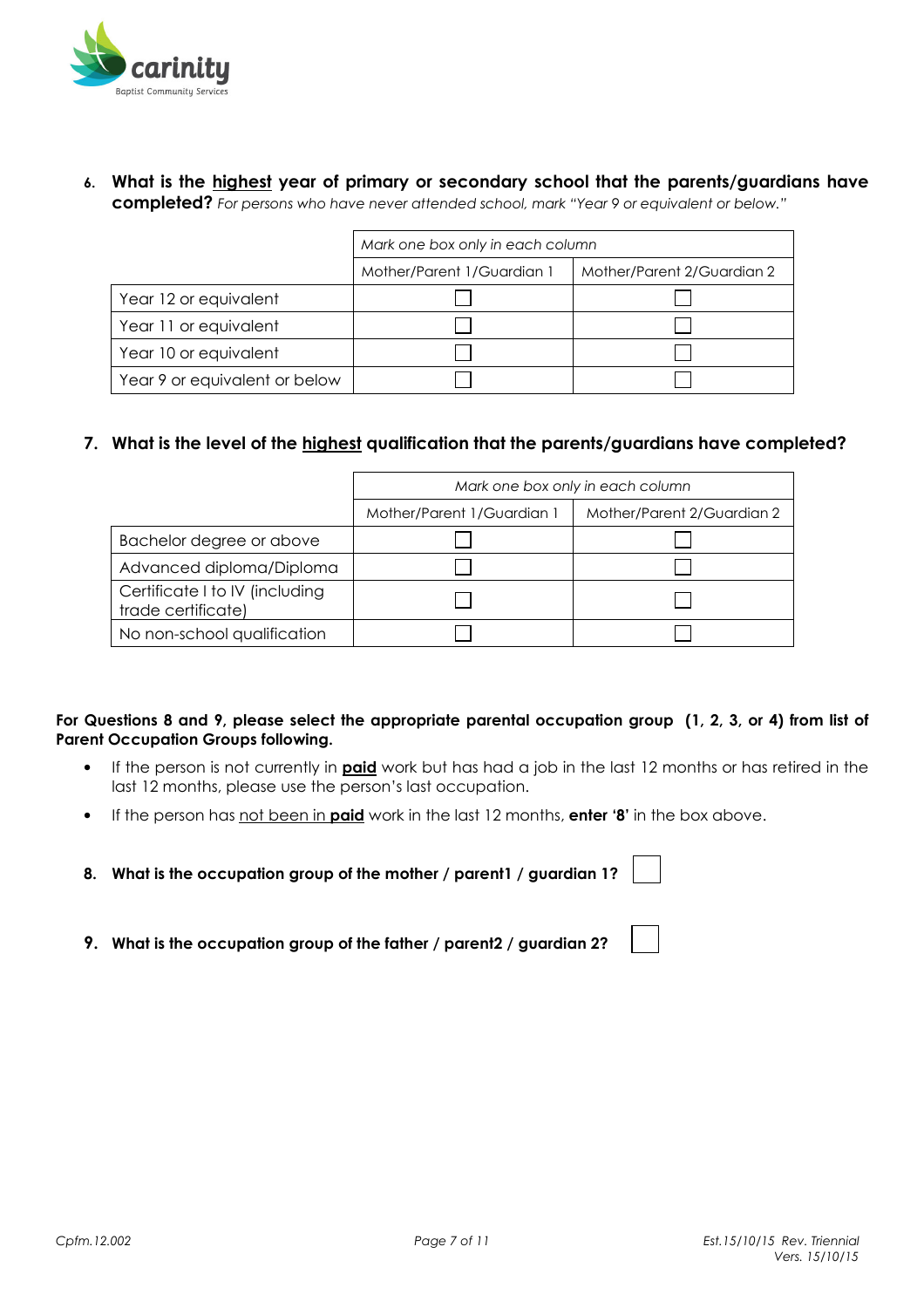

# LIST OF PARENTAL OCCUPATION GROUPS

**Group 1:** Senior management in large business organisation, government administration and defence, and qualified professionals

- Senior executive/manager/department head in industry, commerce, media or other large organisation
- Public service manager (section head or above), regional director, health/education/police/fire services administrator
- Other administrator (school principal, faculty head/dean, library/museum/gallery director, research facility director)
- **Defence forces** Commissioned Officer
- Professionals generally have degree or higher qualifications and experience in applying this knowledge to design, develop or operate complex systems; identify, treat and advise on problems; and teach others.
- Health, Education, Law, Social Welfare, Engineering, Science, Computing professional
- Business (management consultant, business analyst, accountant, auditor, policy analyst, actuary, valuer)
- Air/sea transport (aircraft/ship's captain/officer/pilot, fliaht officer, flying instructor, air traffic controller)

Group 2: Other business managers, arts/media/sportspersons and associate professionals

- Owner/manager of farm, construction, import/export, wholesale, manufacturing, transport, real estate business
- Specialist manager (finance/engineering/production/personnel/industrial relations/sales/marketing)
- Financial services manager (bank branch manager, finance/investment/insurance broker, credit/loans officer)
- Retail sales/services manager (shop, petrol station, restaurant, club, hotel/motel, cinema, theatre, agency)
- Arts/media/sports (musician, actor, dancer, painter, potter, sculptor, journalist, author, media presenter, photographer, designer, illustrator, proof reader, sportsman/woman, coach, trainer, sports official)
- Associate professionals generally have diploma/technical qualifications and support managers and professionals.
- Health, Education, Law, Social Welfare, Engineering, Science, Computing technician/associate professional
- **Business/administration** (recruitment/employment/industrial relations/training officer, marketing/advertising specialist, market research analyst, technical sales representative, retail buyer, office/project manager)
- **Defence Forces** senior Non-Commissioned Officer (NCO)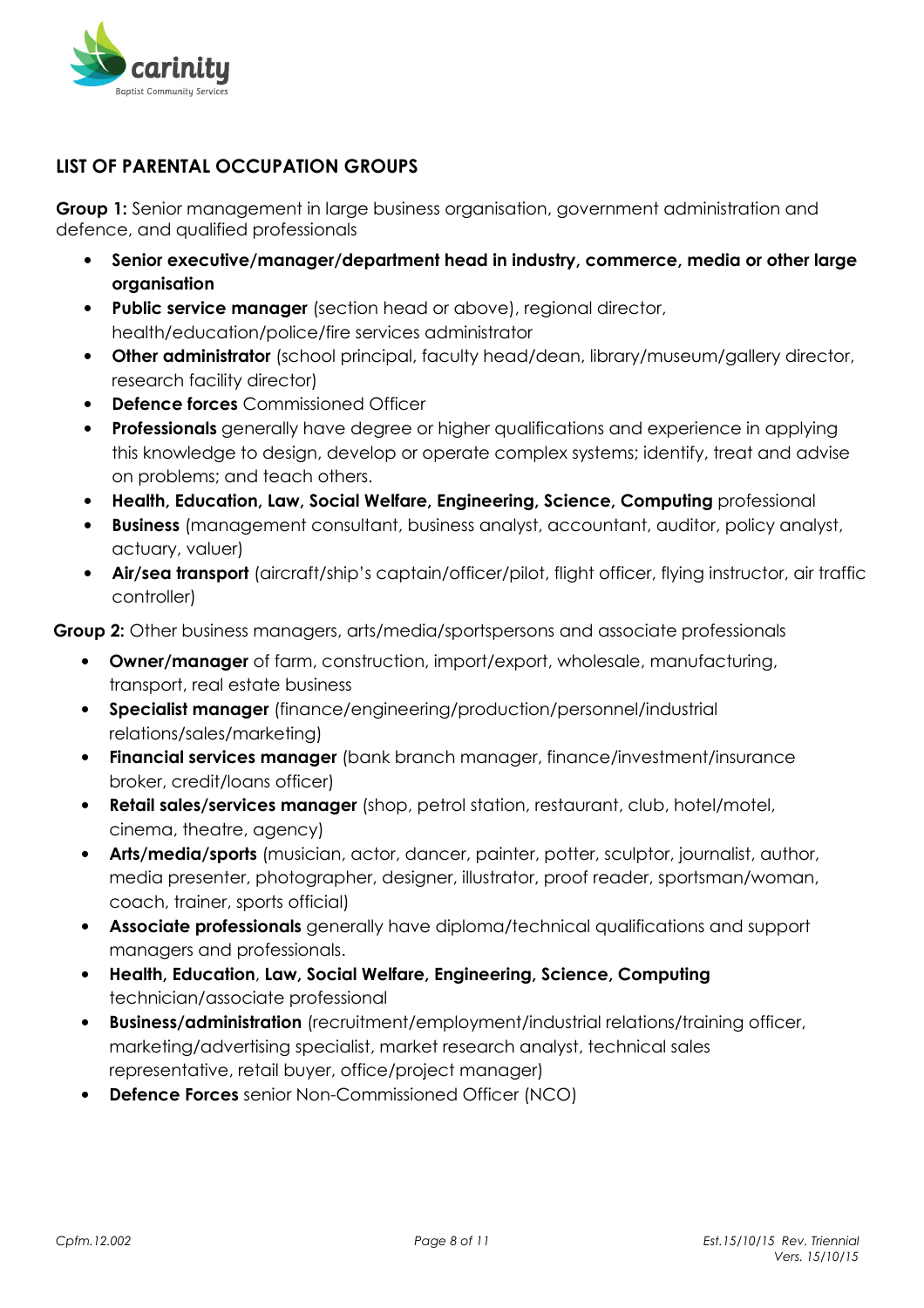

**Group 3:** Tradespeople, clerks and skilled office, sales and service staff

- Tradespeople generally have completed a 4-year trade certificate, usually by apprenticeship. All tradespeople are included in this group.
- Clerks (bookkeeper, bank/PO clerk, statistical/actuarial clerk, accounting/claims/audit clerk, payroll clerk, recording/registry/filing clerk, betting clerk, stores/inventory clerk, purchasing/order clerk, freight/ transport/shipping clerk, bond clerk, customs agent, customer services clerk, admissions clerk)
- Skilled office, sales and service staff:
	- o Office (secretary, personal assistant, desktop publishing operator, switchboard operator)
	- o Sales (company sales representative, auctioneer, insurance agent/assessor/loss adjuster, market researcher)
	- o Service (aged/disabled/refuge/child care worker, nanny, meter reader, parking inspector, postal worker, courier, travel agent, tour guide, flight attendant, fitness instructor, casino dealer/supervisor)

**Group 4:** Machine operators, hospitality staff, assistants, labourers and related workers

- Drivers, mobile plant, production/processing machinery and other machinery operators.
- Hospitality staff (hotel service supervisor, receptionist, waiter, bar attendant, kitchenhand, porter, housekeeper)
- Office assistants, sales assistants and other assistants:
	- o **Office** (typist, word processing/data entry/business machine operator, receptionist, office assistant)
	- o Sales (sales assistant, motor vehicle/caravan/parts salesperson, checkout operator, cashier, bus/train conductor, ticket seller, service station attendant, car rental desk staff, street vendor, telemarketer, shelf stacker)
	- o Assistant/aide (trades assistant, school/teacher's aide, dental assistant, veterinary nurse, nursing assistant, museum/gallery attendant, usher, home helper, salon assistant, animal attendant)
- Labourers and related workers
- **Defence Forces** ranks below senior NCO not included above
- Agriculture, horticulture, forestry, fishing, mining worker (farm overseer, shearer, wool/hide classer, farm hand, horse trainer, nurseryman, greenkeeper, gardener, tree surgeon, forestry/logging worker, miner, seafarer/fishing hand)
- Other worker (labourer, factory hand, storeman, guard, cleaner, caretaker, laundry worker, trolley collector, car park attendant, crossing supervisor)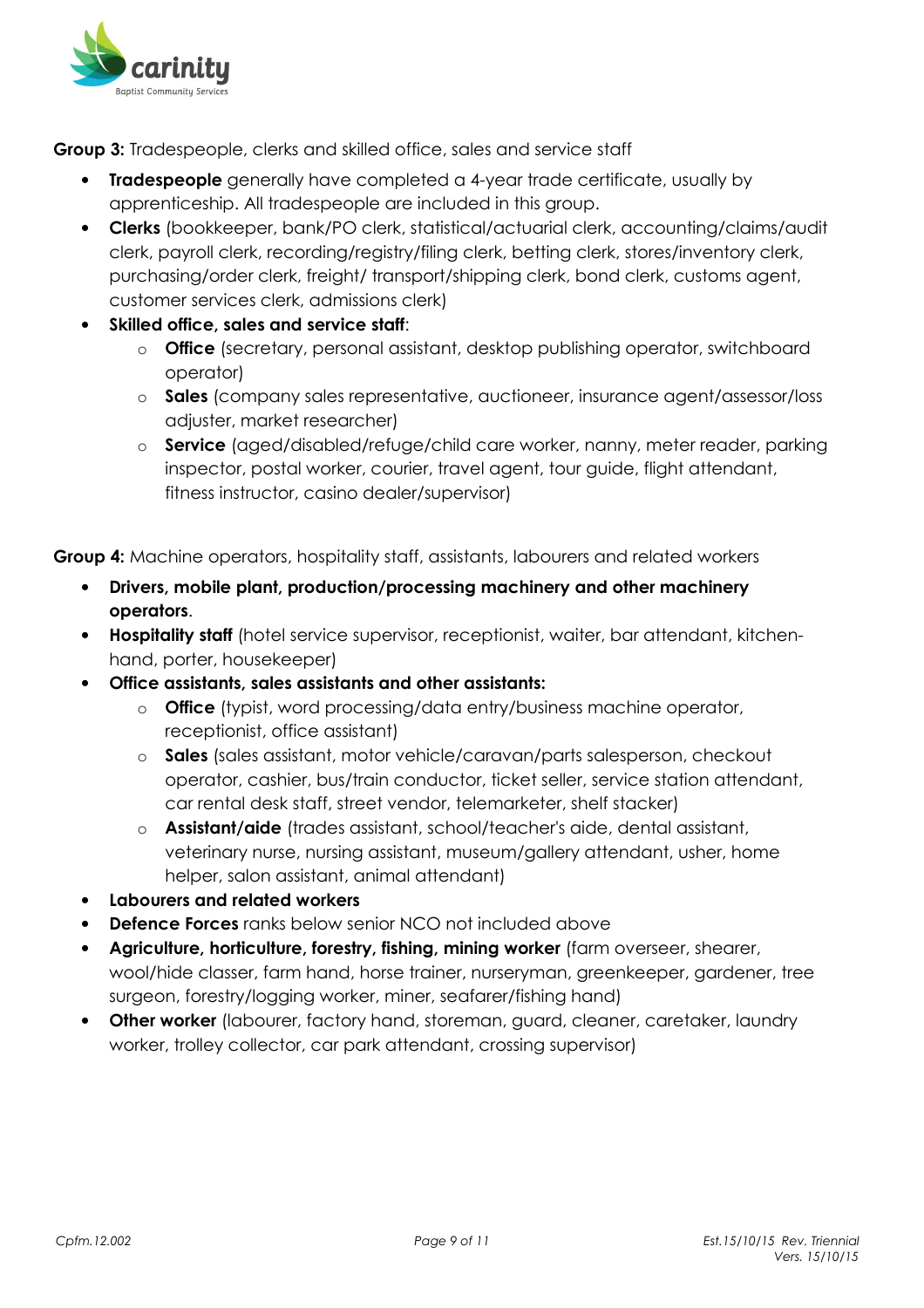

## SECTION 6 – Collection and Disclosure of Personal Information – For your information

- 1. Carinity Education (hereafter called the "School") collects personal information, including sensitive information about students and parents or guardians before and during the course of a student's enrolment at the School. This may be in writing or in the course of conversations. The primary purpose of collecting this information is to enable the School to provide schooling to the student and to enable them to take part in all the activities of the School.
- 2. Some of the information we collect is to satisfy the School's legal obligations, particularly to enable the School to discharge its duty of care.
- 3. Laws governing or relating to the operation of a school require certain information to be collected and disclosed. These include relevant Education Acts, and Public Health and Child Protection laws.
- 4. Health information about students is sensitive information within the terms of the Australian Privacy Principles under the Privacy Act. We may ask you to provide medical reports about students from time to time.
- 5. The School from time to time discloses personal and sensitive information to others for administrative and educational purposes, including to facilitate the transfer of a student to another school. This includes to other schools, government departments, medical practitioners, and people providing services to the School, including specialist visiting teachers, sports coaches, volunteers and counsellors.
- 6. Personal information collected from students is regularly disclosed to their parents or guardians.
- 7. The School may store personal information in the 'cloud' which may mean that it resides on servers which are situated outside Australia.
- 8. The Carinity Privacy Policy and Privacy Procedure set out how parents or students may seek access to personal information collected about them. However, there will be occasions when access is denied. Such occasions would include where access would have an unreasonable impact on the privacy of others, where access may result in a breach of the School's duty of care to the student, or where students have provided information in confidence.
- 9. The Carinity Privacy Policy and Privacy Procedure also set out how you may complain about a breach of privacy and how Carinity will deal with such a complaint.
- 10. As you may know the School from time to time engages in fundraising activities. Information received from you may be used to make an appeal to you. It may also be disclosed to organisations that assist in the School's fundraising activities solely for that purpose. We will not disclose your personal information to third parties for their own marketing purposes without your consent.
- 11. On occasions information such as academic and sporting achievements, student activities and similar news is published in School newsletters and magazines and on our website. Photographs of student activities such as sporting events, school camps and school excursions may be taken for publication in School newsletters and magazines and on our website. The School will obtain separate permissions from the students' parent or guardian prior to publication.
- 12. 12. We may include students' and students' parents' or guardians' contact details in a class list and School directory.
- 13. If you provide the School with the personal information of others, such as doctors or emergency contacts, we encourage you to inform them that you are disclosing that information to the School and why, that they can access that information if they wish and that the School does not usually disclose this information to third parties.